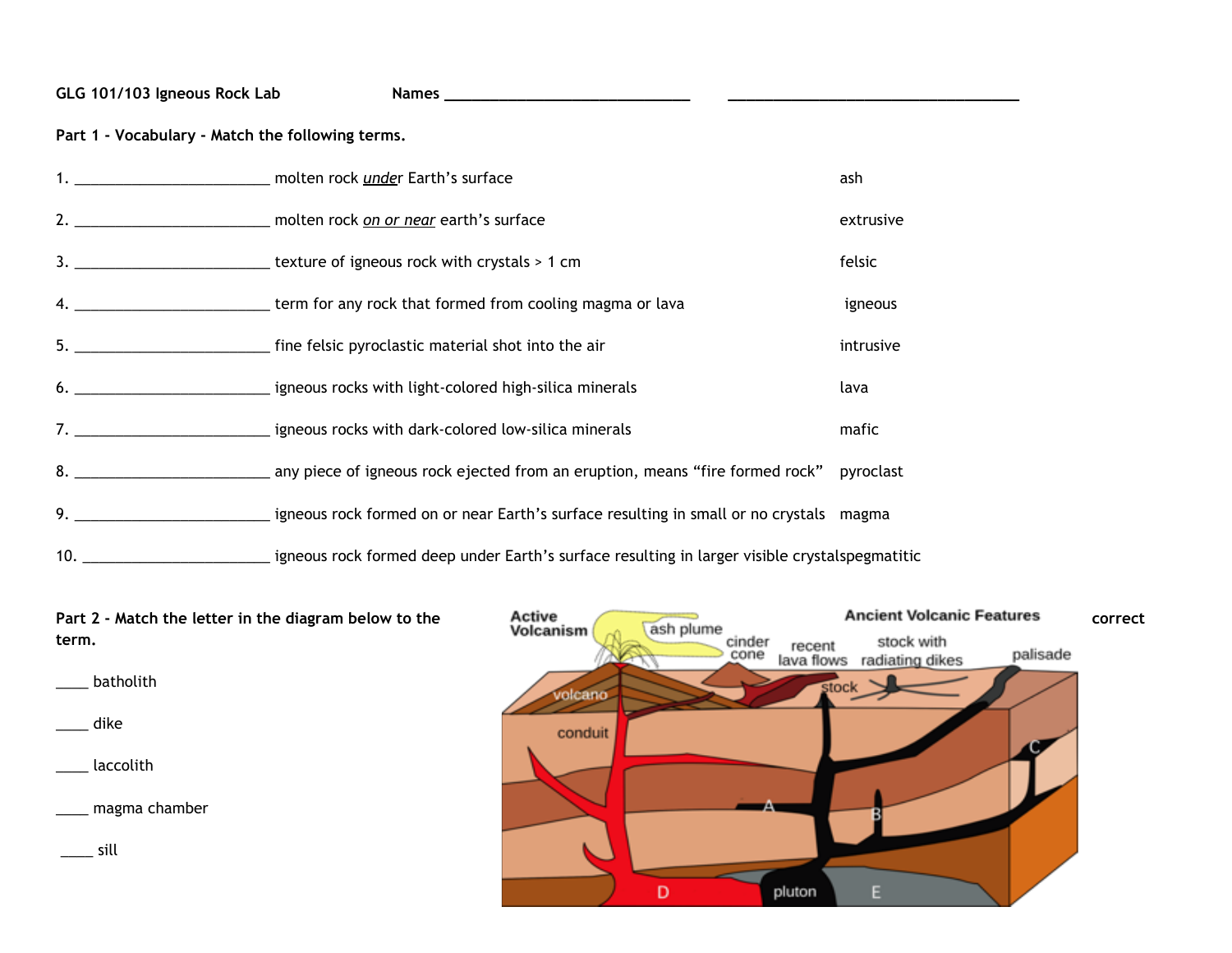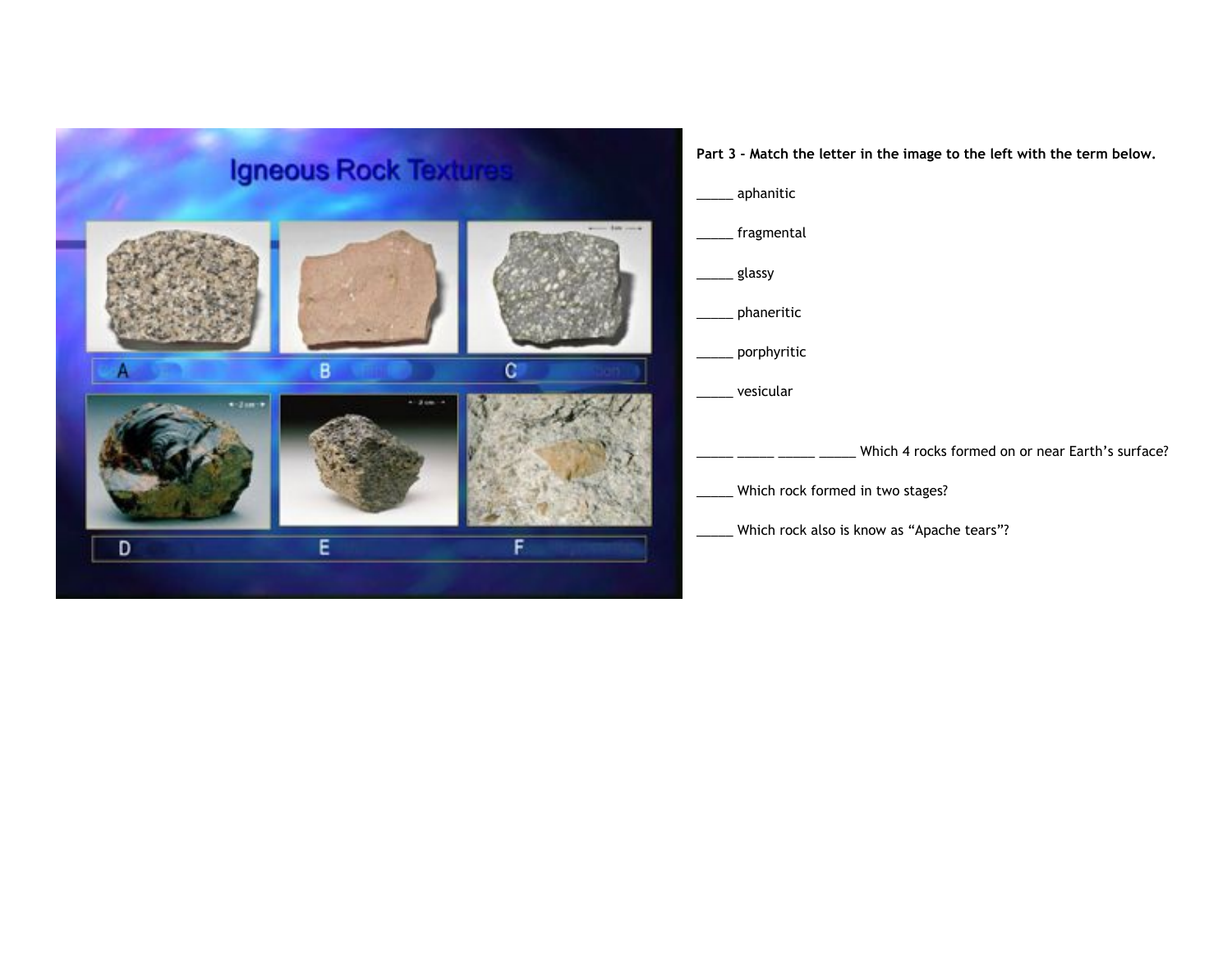## **Part 4 - Assimilation: Match the terms with the letter in the drawing below.**

Wh[e](https://en.wikipedia.org/wiki/Country_rock_(geology))n a pluton rises into the already existing "[country](https://en.wikipedia.org/wiki/Country_rock_(geology))" rock, some parts of the country rock may fall into the molten pluton and be incorporated. These inclusions are called [xenoliths.](https://en.wikipedia.org/wiki/Xenolith#/media/File:XenolithSierra.JPG) If you find a xenolith, often in granite, look closely as it may be partially melted around the edges. The edge of the pluton loses heat to the country rock and cools more quickly, resulting in finer crystals, an area called the "chill [margin](https://en.wikipedia.org/wiki/Chilled_margin)". At the same time, the edge of the country rock may be heated and recrystallized by the heat of the molten pluton, a region known as the ["baked](http://jersey.uoregon.edu/~mstrick/AskGeoMan/geoQuerry37.html) zone". Yes, geology has some cool terms. :)

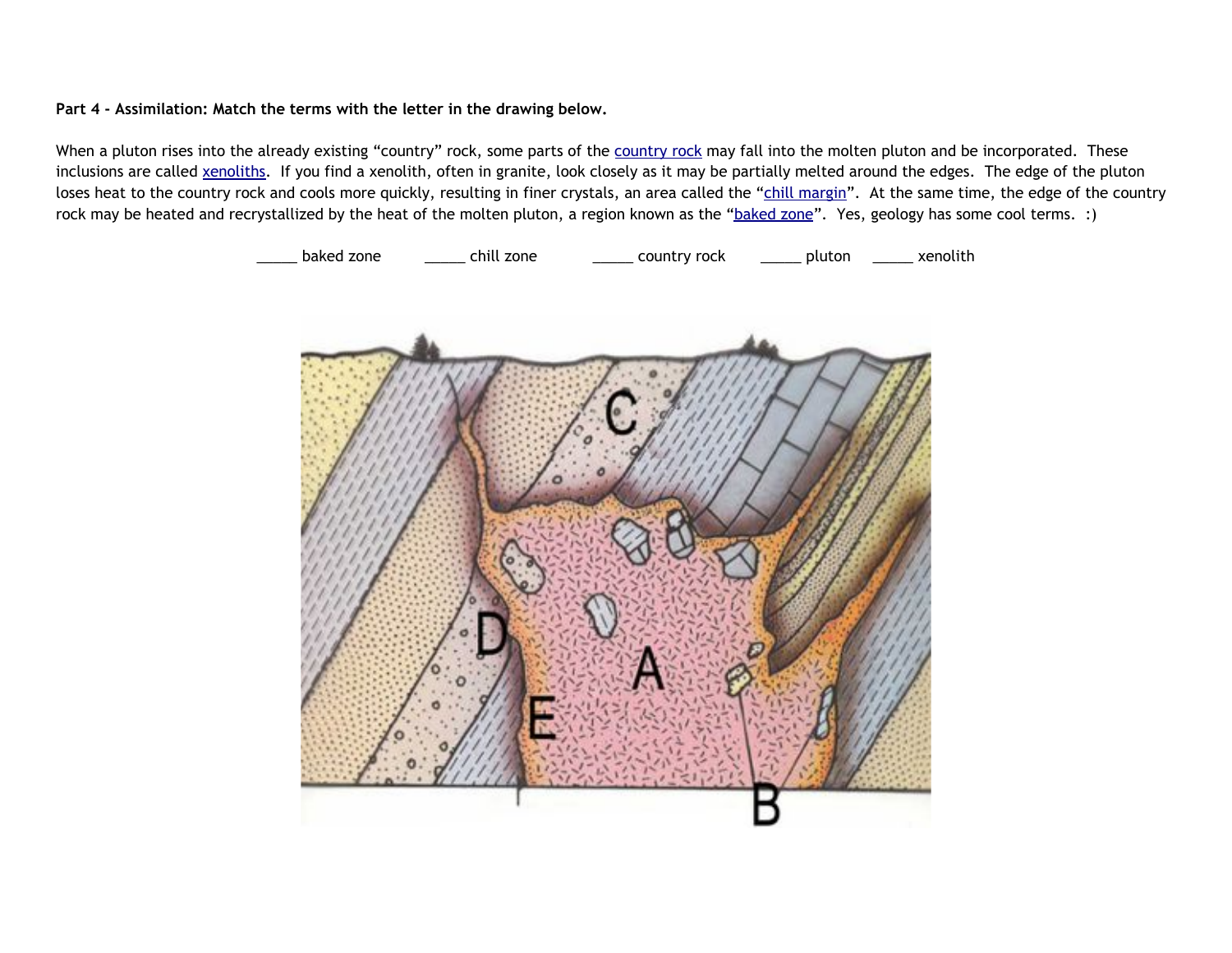## Part 5 - Observations of Each Igneous Rock Under the Stereoscope

Using your stereomicroscope or loupe, take notes about each igneous rock: appearance, striations, apparent crystal structure, etc. Try low -> high power.

| $\frac{1}{2}$ . The contract of the contract of the contract of the contract of the contract of the contract of the contract of the contract of the contract of the contract of the contract of the contract of the contract of t |  |  |  |
|-----------------------------------------------------------------------------------------------------------------------------------------------------------------------------------------------------------------------------------|--|--|--|
|                                                                                                                                                                                                                                   |  |  |  |
| $\frac{1}{2}$                                                                                                                                                                                                                     |  |  |  |
|                                                                                                                                                                                                                                   |  |  |  |
| $\frac{4}{2}$<br>$5$ $\overline{\phantom{a}}$                                                                                                                                                                                     |  |  |  |
|                                                                                                                                                                                                                                   |  |  |  |
|                                                                                                                                                                                                                                   |  |  |  |
|                                                                                                                                                                                                                                   |  |  |  |
|                                                                                                                                                                                                                                   |  |  |  |
|                                                                                                                                                                                                                                   |  |  |  |
| $10$ $\overline{\phantom{a}}$                                                                                                                                                                                                     |  |  |  |
|                                                                                                                                                                                                                                   |  |  |  |
|                                                                                                                                                                                                                                   |  |  |  |

Extra Credit for Early Birds - On a separate sheet of paper, sketch each rock as it appears under the scope. Label the power used. Attach to this lab.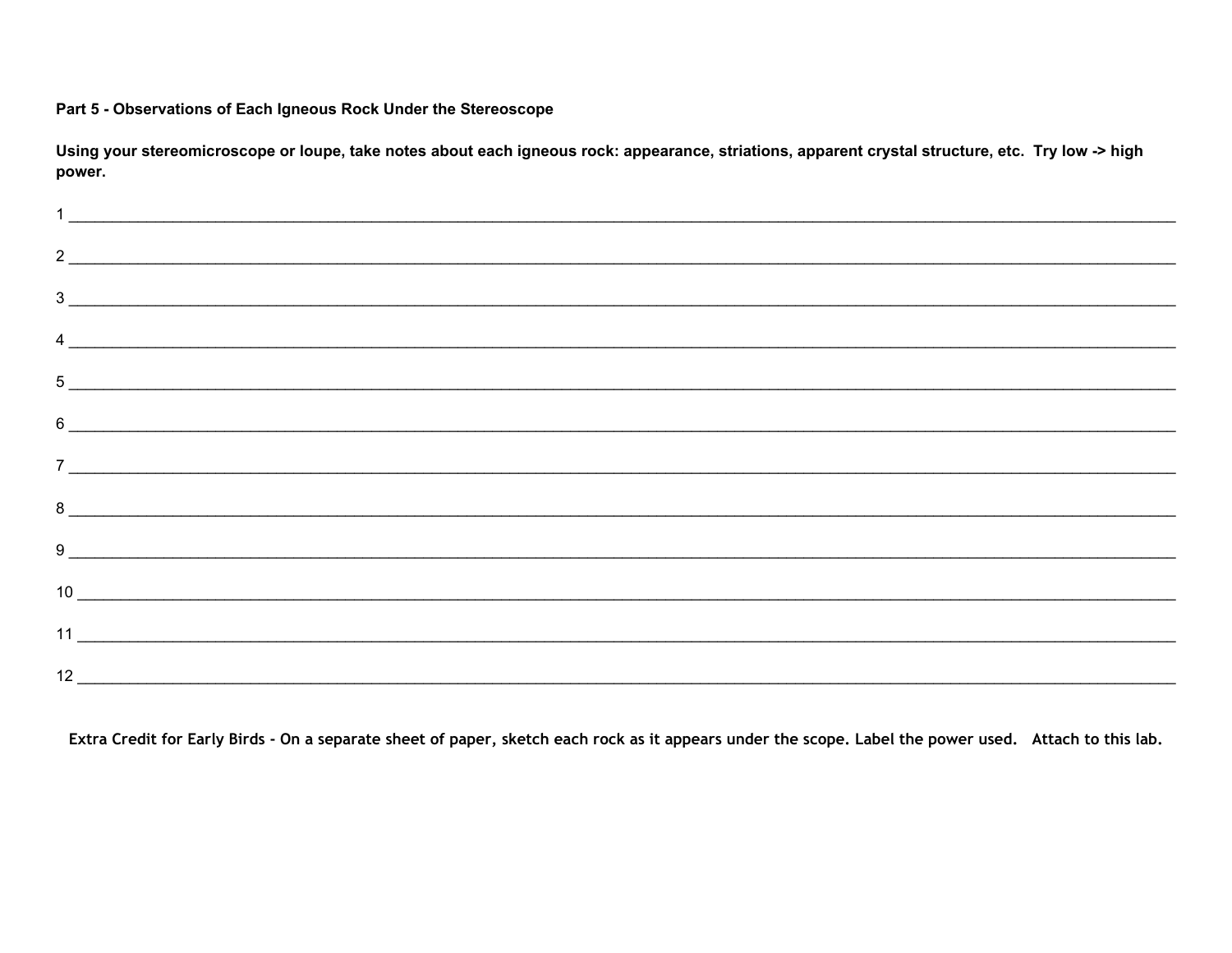## Part 6 - Characterizing and Identifying the Igneous Rocks

|   | <b>TEXTURE*</b> | <b>EXTRU/INTRU/BOTH</b> |                                         | <b>MINERALS YOU RECOGNIZE</b>                                                                                       | <b>CHEMISTRY</b>                       | <b>IGNEOUS ROCK NAME</b>                                                                                             |
|---|-----------------|-------------------------|-----------------------------------------|---------------------------------------------------------------------------------------------------------------------|----------------------------------------|----------------------------------------------------------------------------------------------------------------------|
|   |                 |                         |                                         |                                                                                                                     |                                        |                                                                                                                      |
|   |                 |                         |                                         |                                                                                                                     |                                        |                                                                                                                      |
|   |                 |                         |                                         |                                                                                                                     |                                        |                                                                                                                      |
|   |                 |                         |                                         |                                                                                                                     |                                        |                                                                                                                      |
|   |                 |                         |                                         |                                                                                                                     |                                        |                                                                                                                      |
|   |                 |                         |                                         |                                                                                                                     |                                        |                                                                                                                      |
|   |                 |                         |                                         |                                                                                                                     |                                        |                                                                                                                      |
|   |                 |                         |                                         |                                                                                                                     |                                        | <u> 1989 - Andrea Andrew Maria (h. 1989).</u>                                                                        |
| 9 |                 |                         |                                         |                                                                                                                     |                                        | <u> 1989 - Andrea San Andrea Andrea Andrea Andrea Andrea Andrea Andrea Andrea Andrea Andrea Andrea Andrea Andrea</u> |
|   |                 |                         |                                         |                                                                                                                     |                                        |                                                                                                                      |
|   |                 |                         |                                         |                                                                                                                     |                                        |                                                                                                                      |
|   |                 |                         |                                         |                                                                                                                     |                                        |                                                                                                                      |
|   |                 |                         |                                         | TEXTURES: GLASSY-VESICULAR-PORPHYRITIC-APHANITIC-PHANERITIC-PEGMATITIC-FRAGMENTAL                                   |                                        | <b>EXTRUSIVE / INTRUSIVE / PORPHYRITIC</b>                                                                           |
|   |                 | <b>CHEMISTRY:</b>       | <b>FELSIC=LIGHT</b><br>Up to 80% Silica | INTERMEDIATE=MEDIUM<br>Some Silica                                                                                  | <b>MAFIC=DARK</b><br>Less Silica (45%) | <b>ULTRAMAFIC=GREEN</b><br><45% Silica                                                                               |
|   |                 |                         | ANDESITE PORPHYRY                       | Choose from these rocks.<br>BASALT DIABASE DIORITE GABBRO GRANITE<br>OBSIDIAN PEGMATITE PUMICE RHYOLITE SCORIA TUFF |                                        |                                                                                                                      |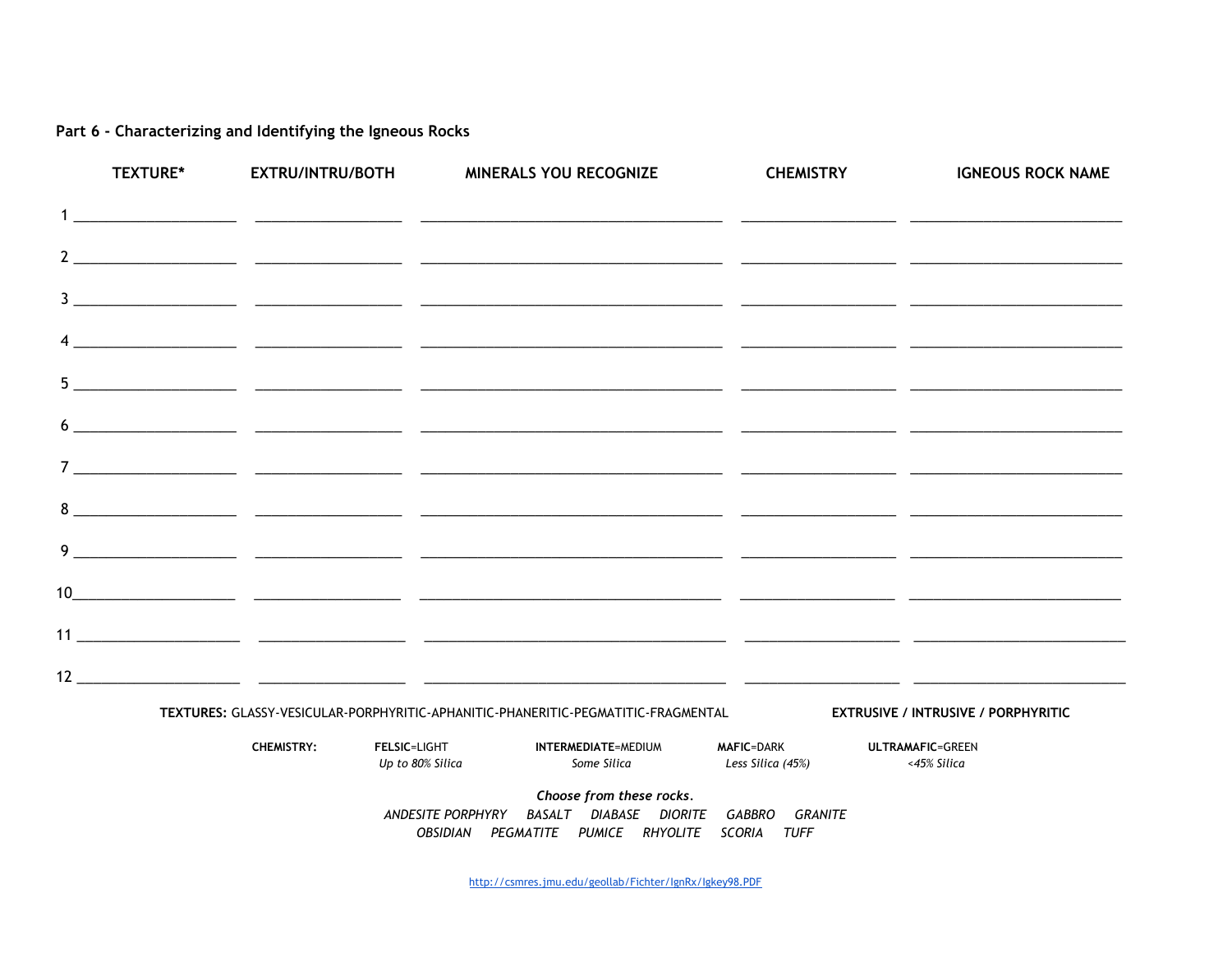| Part 7 - Reflecting Upon Your Results                                                                                                                                 |
|-----------------------------------------------------------------------------------------------------------------------------------------------------------------------|
|                                                                                                                                                                       |
|                                                                                                                                                                       |
|                                                                                                                                                                       |
|                                                                                                                                                                       |
| E. The rock _______________________ is glued ash                                                                                                                      |
|                                                                                                                                                                       |
|                                                                                                                                                                       |
|                                                                                                                                                                       |
| Part 8 - Using Google maps to examine various igneous formations and the rocks tuff, granite, scoria, and diabase which is like coarse basalt.                        |
| Park                                                                                                                                                                  |
| 2. Using Control-Click (Mac) or Right Click (PC) + Measure Distance, the length of this park from north to south is __________________ miles.                         |
| A. Switch to satellite view by clicking the satellite picture in the bottom left of the map.                                                                          |
| B. Switch to 3-D view by clicking 3D in the bottom right.                                                                                                             |
| C. Use the Control-Left Click-Mouse to look at the WEST bank of the river below the Palisades Interstate Park Commission building. Zoom in. Zoom out.<br>Look around. |

3. Describe what you see.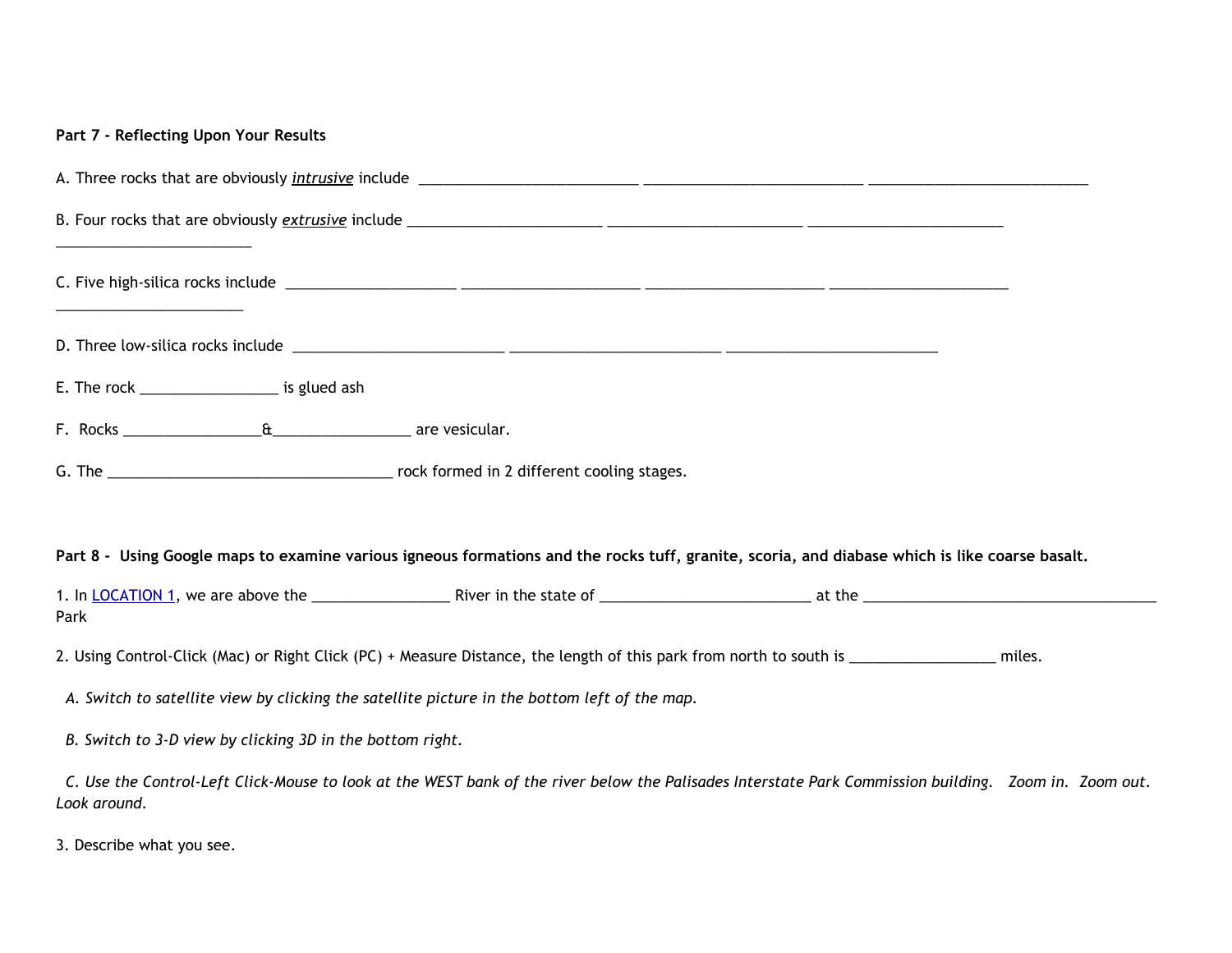4. This is MAFIC / FELSIC (Choose one.) How do you know?

5. [T](https://en.wikipedia.org/wiki/Diabase#/media/File:Polished_Diabase.jpg)his is the [rock](https://en.wikipedia.org/wiki/Diabase#/media/File:Polished_Diabase.jpg) found here. Is this extrusive, near-extrusive, or deeply intrusive and how do you know?

6. Hypothesize how these cliffs were made geologically.

7. [LOCATION](https://www.google.com/maps/place/Half+Dome+Village/@37.7547402,-119.5971772,1014a,35y,87.47h,76.05t/data=!3m1!1e3!4m5!3m4!1s0x8096f2397c97faa1:0x53d755186bcea4df!8m2!3d37.738879!4d-119.572295) 2 is in \_\_\_\_\_\_\_\_\_\_\_\_\_\_\_\_\_\_\_\_\_\_\_\_\_\_\_\_\_\_\_\_\_\_\_\_\_\_\_\_\_ Park in the state of \_\_\_\_\_\_\_\_\_\_\_\_\_\_\_\_\_\_\_\_\_\_\_\_\_\_\_\_\_\_\_\_. 8. Look around. Tell 3 ways this rock is different from the rock in location 1.  $A \overline{a}$ B \_\_\_\_\_\_\_\_\_\_\_\_\_\_\_\_\_\_\_\_\_\_\_\_\_\_\_\_\_\_\_\_\_\_\_\_\_\_\_\_\_\_\_\_\_\_\_\_\_\_\_\_\_\_\_\_\_\_\_\_\_\_\_\_\_\_\_\_\_\_\_\_\_\_\_\_\_\_\_\_\_\_\_\_\_\_\_\_\_\_\_\_\_\_\_\_\_\_\_\_\_\_\_\_\_\_\_\_\_\_\_\_\_\_\_\_\_\_\_\_\_\_\_\_\_  $\mathsf{C}$  , and the contract of the contract of the contract of the contract of the contract of the contract of the contract of the contract of the contract of the contract of the contract of the contract of the contract o

9. These rocks are MAFIC / FELSIC (Circle 1.) How do you know?

10. Where mus[t](https://upload.wikimedia.org/wikipedia/commons/thumb/9/9f/Half_dome_granodiorite.jpg/310px-Half_dome_granodiorite.jpg) this rock [type](https://upload.wikimedia.org/wikipedia/commons/thumb/9/9f/Half_dome_granodiorite.jpg/310px-Half_dome_granodiorite.jpg) at LOCATION 2 have formed originally & how do you know?

11. Describe in at least three steps what must have happened for us to be able to see this rock at the surface now.

STEP 1  $\Box$ 

STEP 2  $\Box$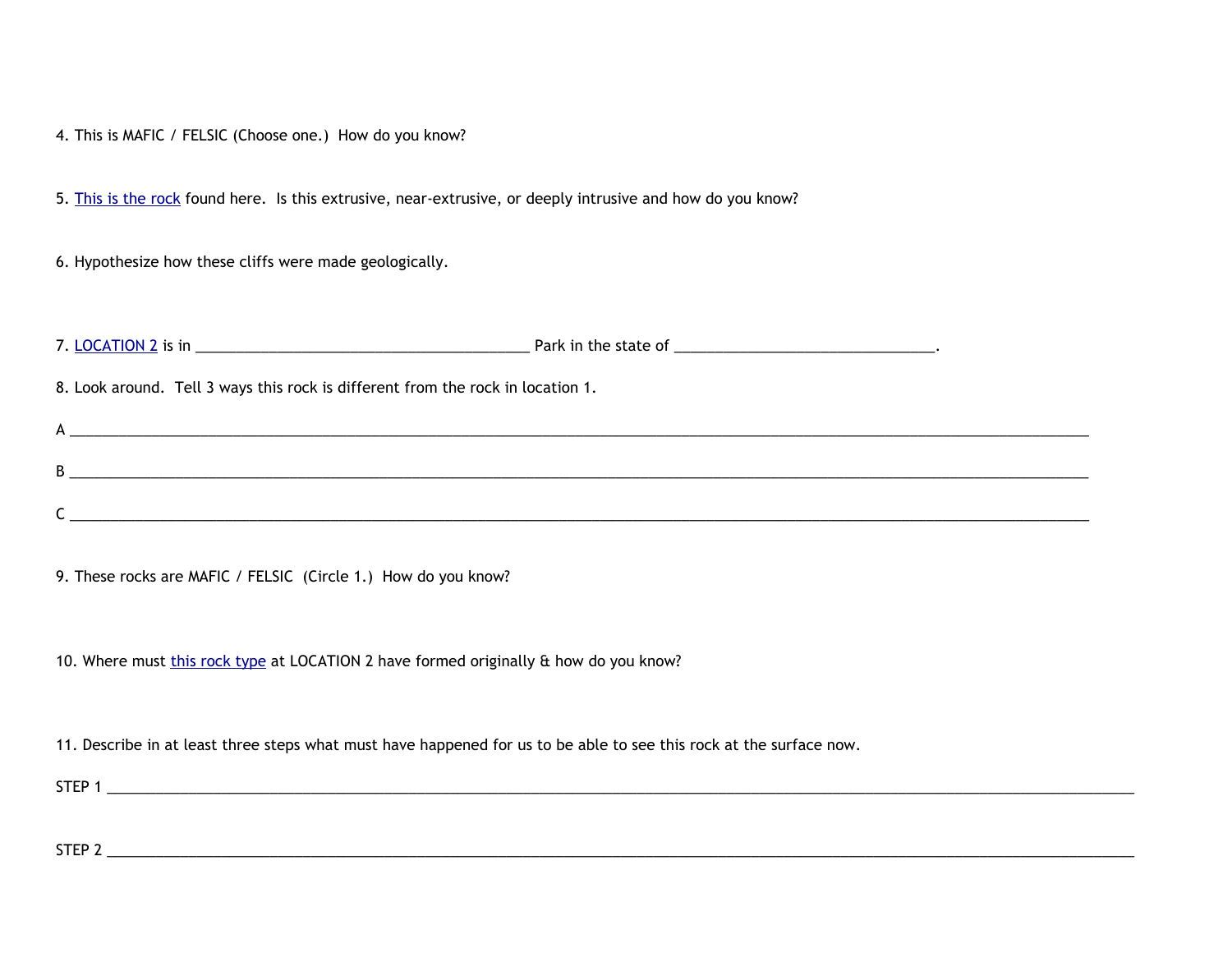$\textsf{STEP 4} \_\_$ 12[.](https://www.google.com/maps/@35.3977029,-111.397975,15.95z) [LOCATION](https://www.google.com/maps/@35.3977029,-111.397975,15.95z) 3 is in the state of \_\_\_\_\_\_\_\_\_\_\_\_\_\_\_\_\_\_\_\_\_\_\_ near the town of \_\_\_\_\_\_\_\_\_\_\_\_\_\_\_\_\_\_\_\_\_\_\_\_\_\_\_\_\_\_\_\_\_\_\_\_\_\_

 $\tt{STEP 3} \_{} \_{} \_{} \_{}$ 

13. Switch to satellite then 3D view. Look around. Really. Zoom out. Look around. Describe geologically what is here.

14. This [rock](https://geology.com/rocks/pictures/scoria.jpg) is found widely at LOCATION 3. How did this rock form? Why does it have all those holes? Is it EXTRUSIVE or INTRUSIVE?

15. Why is this rock different from the rocks at LOCATION 1 and LOCATION 2?

16[.](https://www.google.com/maps/@35.8691956,-106.2529298,49a,35y,7.31h,78t/data=!3m1!1e3) [LOCATION](https://www.google.com/maps/@35.8691956,-106.2529298,49a,35y,7.31h,78t/data=!3m1!1e3) 4 is in the State of \_\_\_\_\_\_\_\_\_\_\_\_\_\_\_\_\_\_\_\_\_\_\_\_\_\_ near the town of \_\_\_\_\_\_\_\_\_\_\_\_\_\_\_\_\_\_\_\_\_\_\_\_\_\_\_

17[.](https://upload.wikimedia.org/wikipedia/commons/3/34/Bandelier_National_Monument_in_September_2011_-_tuff_closeup.JPG) This [rock](https://upload.wikimedia.org/wikipedia/commons/3/34/Bandelier_National_Monument_in_September_2011_-_tuff_closeup.JPG) makes up those cliffs. Is this rock vesicular, fragmental, aphanitic, porphyritic, or phaneritic? Explain.

18. How does this rock form?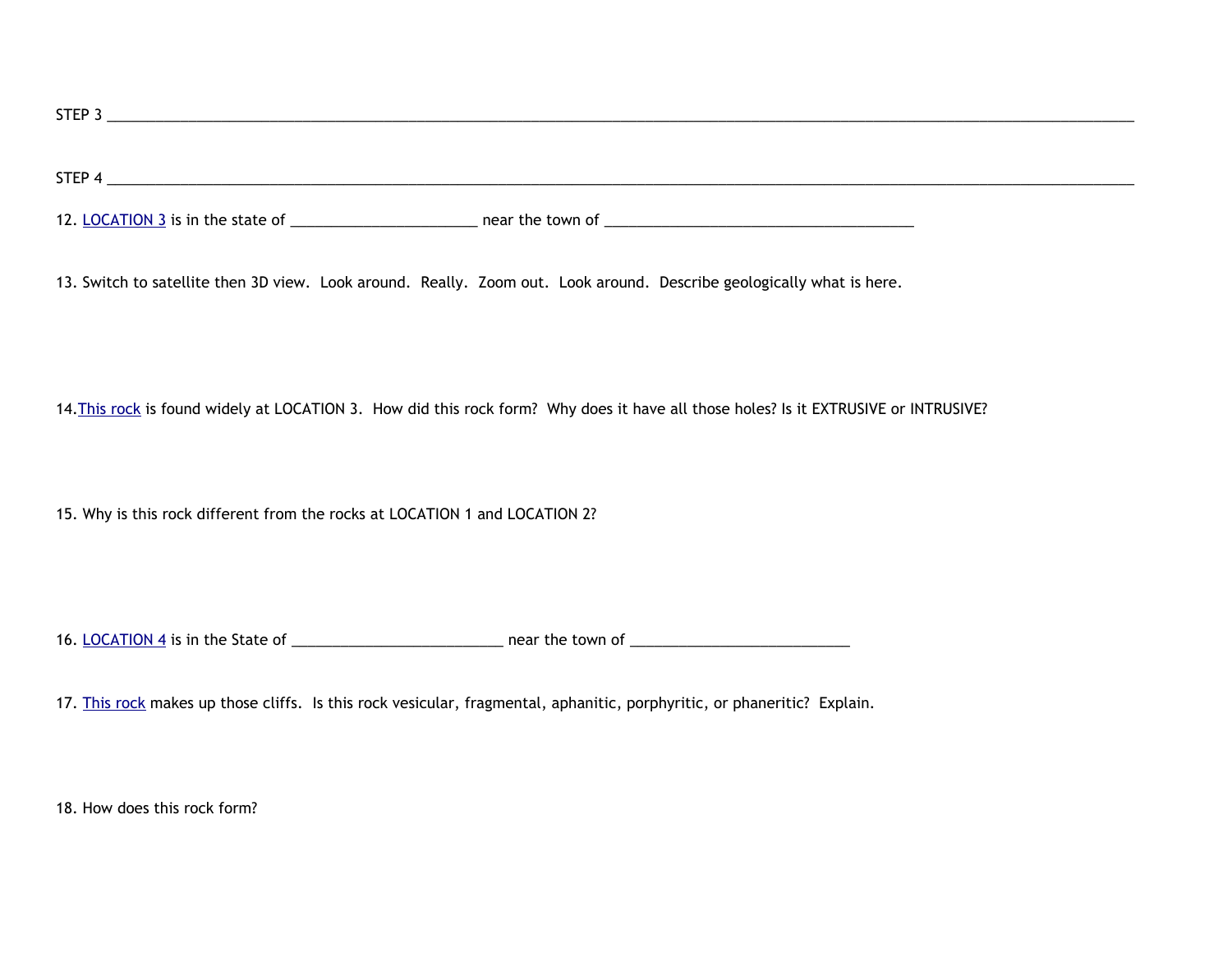D. Look around. From which direction did all this material to form this rock originate? Change to 2D satellite view. Look around.

19. The most probable source for all this ash is

20. Hypothesize what you think happened here a few million years ago.

21. This is th[e](https://en.wikipedia.org/wiki/The_Palisades_(Hudson_River)#Geology) [Wikipedia](https://en.wikipedia.org/wiki/The_Palisades_(Hudson_River)#Geology) link to LOCATION 1. Explain how the Palisades formed. Was your answer close? Explain.

22. This is th[e](https://en.wikipedia.org/wiki/Yosemite_National_Park#Geology) [Wikipedia](https://en.wikipedia.org/wiki/Yosemite_National_Park#Geology) link to LOCATION 2. Explain how the Half Dome formed. Was your answer close? Explain.

23. This is th[e](https://en.wikipedia.org/wiki/Sunset_Crater) [Wikipedia](https://en.wikipedia.org/wiki/Sunset_Crater) link to LOCATION 3. Explain how the these hills formed. Was your answer close? Explain.

24. This is th[e](https://en.wikipedia.org/wiki/Tuff) [Wikipedia](https://en.wikipedia.org/wiki/Tuff) link to LOCATION 4. Explain how the these mesas formed. Was your answer close? Explain.